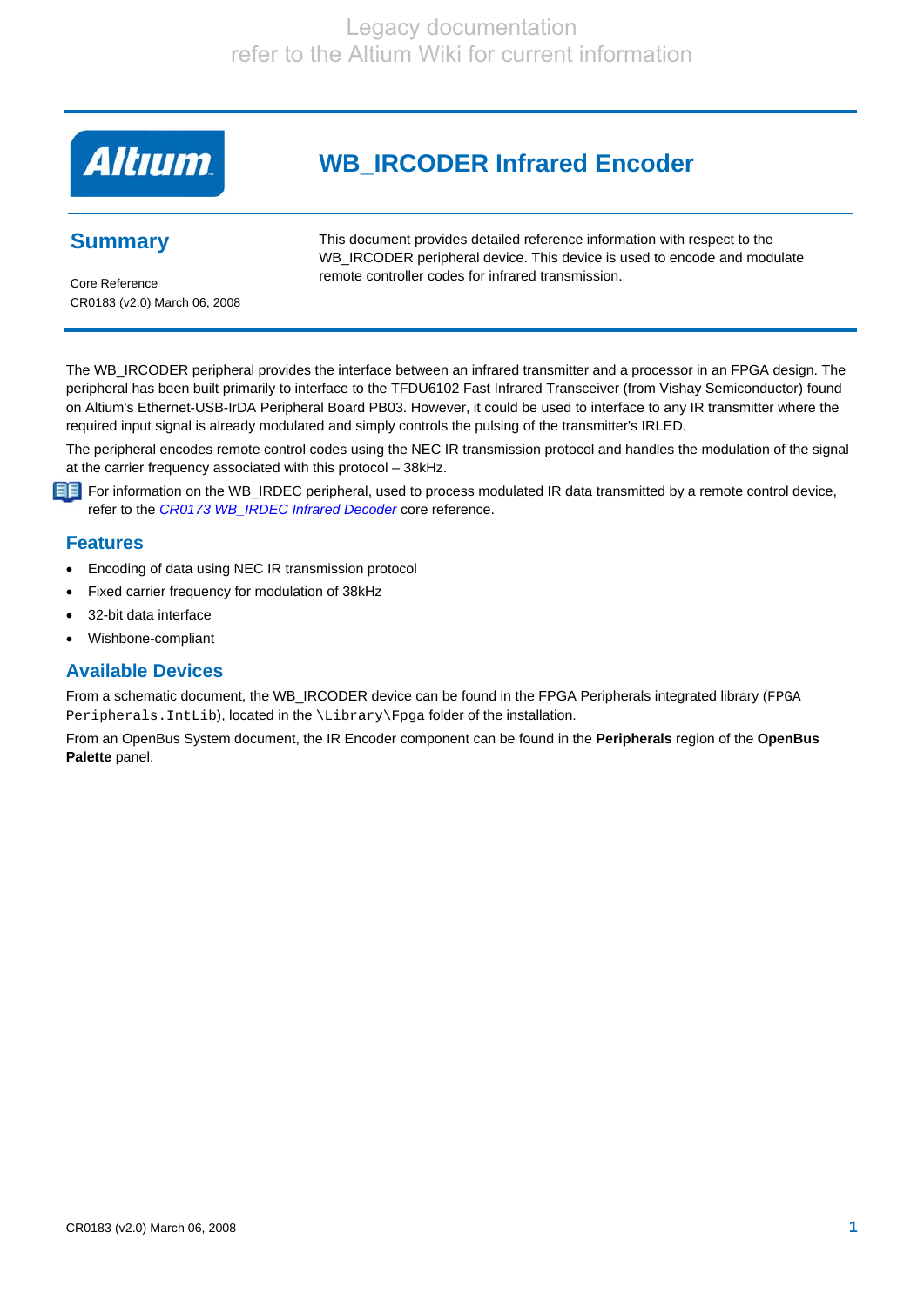# **Infrared Communication Background**

Before discussing the actual WB\_IRCODER peripheral in detail – including its functional and hardware descriptions – it is worth taking a look at how remote control using infrared actually works. A closer look at the encoding schemes used and, in particular, the NEC IR transmission protocol is also a good idea.

### **IR – an Overview**

Infrared remote control devices are abundant in today's gadget-filled world. From the television and video recorder, through the Hi-Fi and on to the garage door that thankfully opens remotely on a rainy day, a remote controller of one form or another is never far from reach.

Why use infrared light to send the control signals? Two reasons in particular stand out. The first is that the diodes used to emit infrared light are quite inexpensive and readily available. The second is the fact that infrared light is at a wavelength outside of the spectrum of visible light – so we can point and shoot our controllers and not get blinded in the process!

So how exactly does infrared remote control work? At the most basic level, the remote controller contains a transmitter circuit, part of which will be an Infrared Light Emitting Diode (IRLED). When a key is pressed on the controller, the command is sent as an IR signal to the device which you are aiming the controller at. The device being controlled will have a receiver circuit, part of which will be a photodiode with which to detect the IR signal and convert it into an electric current.

That's a very simplistic view of IR RC communications. However, when you factor in background infrared "noise" emitted by other heat-generating objects and multiple IR remote-controlled devices located in close proximity to each other, things quickly become more complicated. With simple infrared light, there is now potential for the command not getting to the receiver at all, let alone the receiver in the intended device.

## **Modulation and Methods of Encoding**

To ensure a transmitted IR signal gets to its correct destination, or conversely the target device receives only the signal it is meant to, modulation is used. IR remote control systems utilize Pulse Code Modulation (PCM), where the modulating carrier frequency typically resides in the range 30kHz to 58kHz.

In terms of transmission, modulation means turning the IRLED on and off rapidly in bursts of the carrier frequency. The receiver will typically be tuned to this carrier frequency, ensuring that it receives only the signal required. It then uses this frequency to demodulate the signal.

When the IRLED is not emitting light, the transmitter is in the OFF state, which in terms of the signal is referred to as a 'space'. During IRLED activity, where the light is emitted in pulsed fashion at the carrier frequency, the transmitter is in the ON state, which is referred to as a pulse or 'mark'. At the receiver, a 'space' is output as a High, while a mark is output as a Low.

These spaces and marks are not the '0's and '1's of the command being transmitted, however. The actual data to be sent from the controller is encoded. The method of encoding used determines how to represent the '1's and '0's in terms of the marks and spaces. The following three methods of encoding are typically used in IR remote control systems.

### **Pulse Distance Encoding**

In this method of encoding, the length of the pulse burst (mark) is always the same, but the time between consecutive bursts differs, depending on whether a logical '0' or logical '1' is being transmitted. The time taken to transmit a logical '1' is longer (i.e. transmitter OFF for longer time after the IR burst).



*Figure 1. Example of pulse distance encoding.*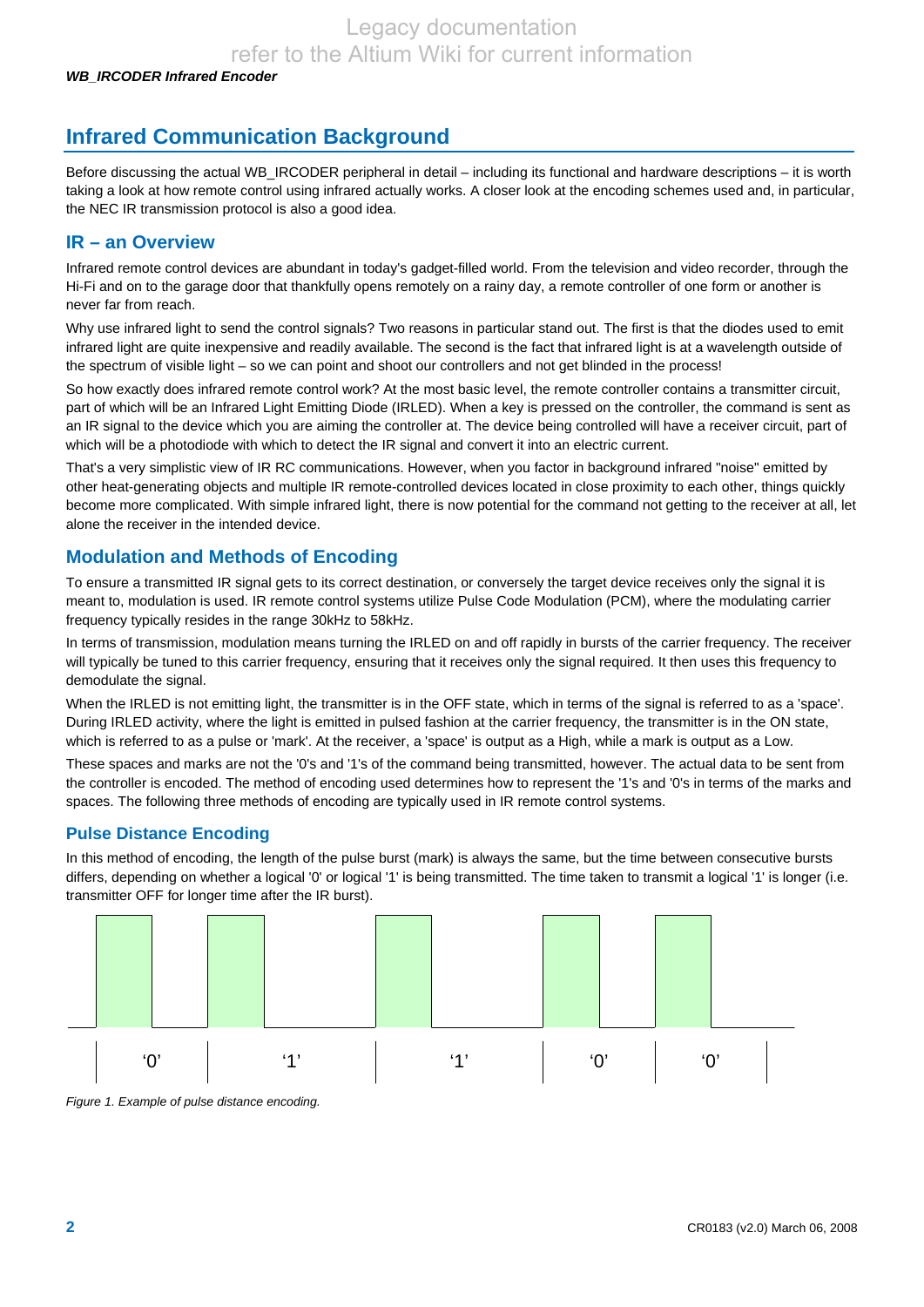### **Pulse Length Encoding**

In this method of encoding, the length of the pulse burst (mark) is different for a logical '0' and a logical '1', with logical '1' requiring a longer burst.



*Figure 2. Example of pulse length encoding.* 

#### **Manchester Encoding**

In this method of encoding, all bits are of equal length, with half of the bit-period being a pulse burst (mark) and the other half being a space. A logical '0' is represented by a burst in the first half of the bit-period and a space in the second, giving a midperiod transition from High to Low. A logical '1' is represented by a space in the first half of the bit-period and a burst in the second, giving a mid-period transition from Low to High.



*Figure 3. Example of Manchester (or Bi-phase) encoding.* 

The modulating carrier frequency and method of encoding are a base consideration for any IR RC transmission. The actual format of the transmitted message frame itself varies between manufacturers however. For example, there may be differing numbers of address and command bits, additional pulse bursts before and/or after the address and command bits, built-in errorchecking, and so on.

Each of these different encoded message formats can be referred to as distinct infrared transmission protocols. In the next section, we take a closer look at the NEC infrared transmission protocol. This is the protocol used for transmission of commands by the WB\_IRCODER, as well as the Altium Remote Controller.

#### **NEC Infrared Transmission Protocol**

The NEC IR transmission protocol uses pulse distance encoding of the message bits. Each pulse burst (mark – RC transmitter ON) is 562.5µs in length, at a carrier frequency of 38kHz (26.3µs). Logical bits are transmitted as follows:

- Logical '0' a 562.5µs pulse burst followed by a 562.5µs space, with a total transmit time of 1.125ms
- Logical '1' a 562.5µs pulse burst followed by a 1.6875ms space, with a total transmit time of 2.25ms

When a key is pressed on the remote controller, the message transmitted consists of the following, in order:

- a 9ms leading pulse burst (16 times the pulse burst length used for a logical data bit)
- a 4.5ms space
- the 8-bit address for the receiving device
- the 8-bit logical inverse of the address
- the 8-bit command
- the 8-bit logical inverse of the command
- a final 562.5µs pulse burst to signify the end of message transmission.

The four bytes of data bits are each sent least significant bit first. Figure 4 illustrates the format of an NEC IR transmission frame, for an address of 00h (00000000b) and a command of ADh (10101101b).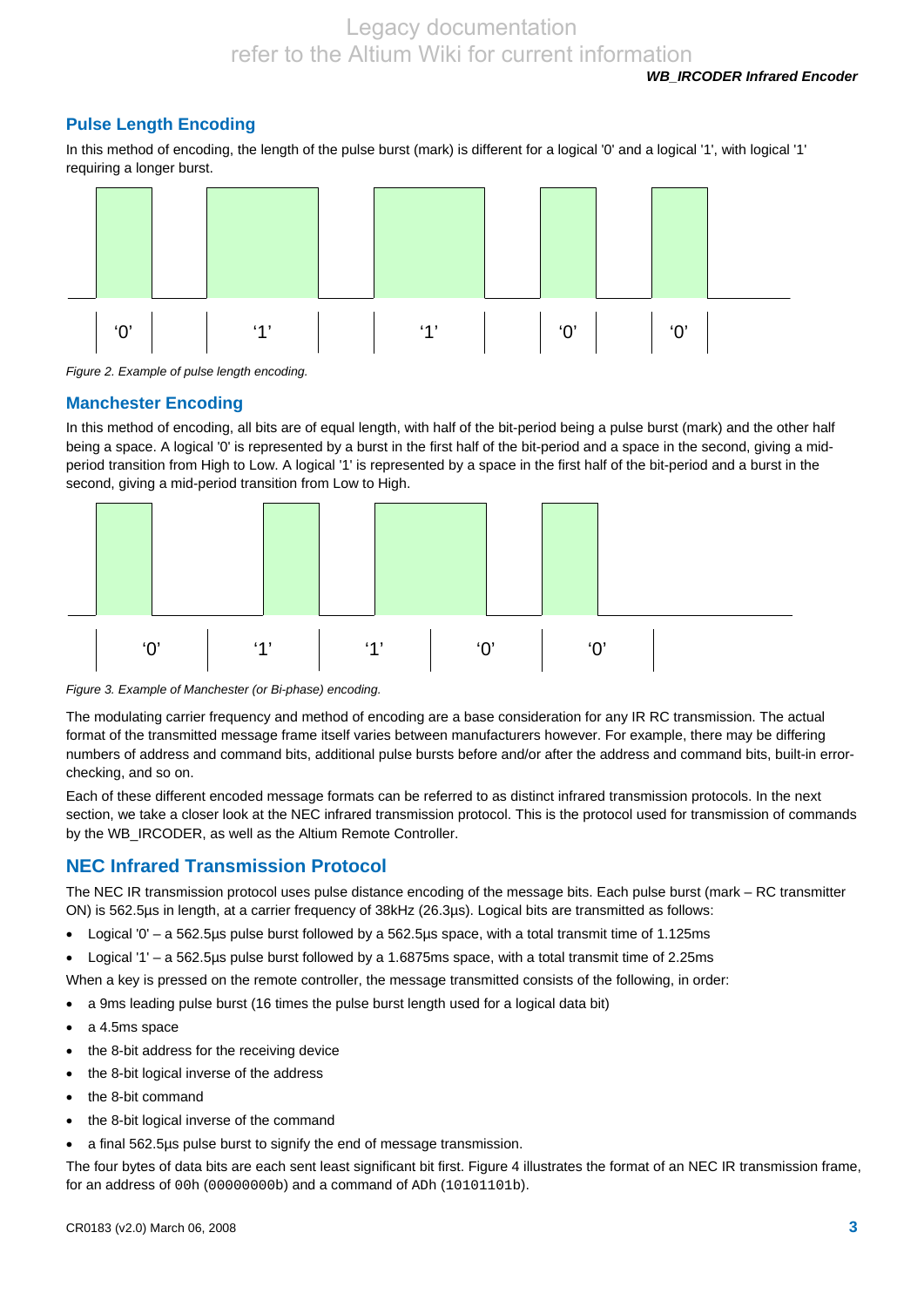

*Figure 4. Example message frame using the NEC IR transmission protocol.* 

Notice from Figure 4 that it takes:

- 27ms to transmit both the 16 bits for the address (address + inverse) and the 16 bits for the command (command + inverse). This comes from each of the 16 bit blocks ultimately containing eight '0's and eight '1's – giving (8 \* 1.125ms) + (8 \* 2.25ms).
- 67.5ms to fully transmit the actual message frame (discounting the final 562.5µs pulse burst that signifies the end of message).

#### **Repeat Codes**

If the key on the remote controller is kept depressed, a repeat code will be issued, typically around 40ms after the pulse burst that signified the end of the message. A repeat code will continue to be sent out at 108ms intervals, until the key is finally released. The repeat code consists of the following, in order:

- a 9ms leading pulse burst
- a 2.25ms space
- a 562.5µs pulse burst to mark the end of the space (and hence end of the transmitted repeat code).

Figure 5 illustrates the transmission of two repeat codes after an initial message frame is sent.



*Figure 5. Example transmission of repeat codes using the NEC IR transmission protocol.* 

**Note:** Some of the timing values used by the WB\_IRCODER when encoding a message frame in NEC format differ slightly from those of the protocol itself. These are:

- a pulse burst length of 560µs is used
- a transmit time of 1.12ms for a logical '0' is used
- a value of 110ms for the repeat code interval is used.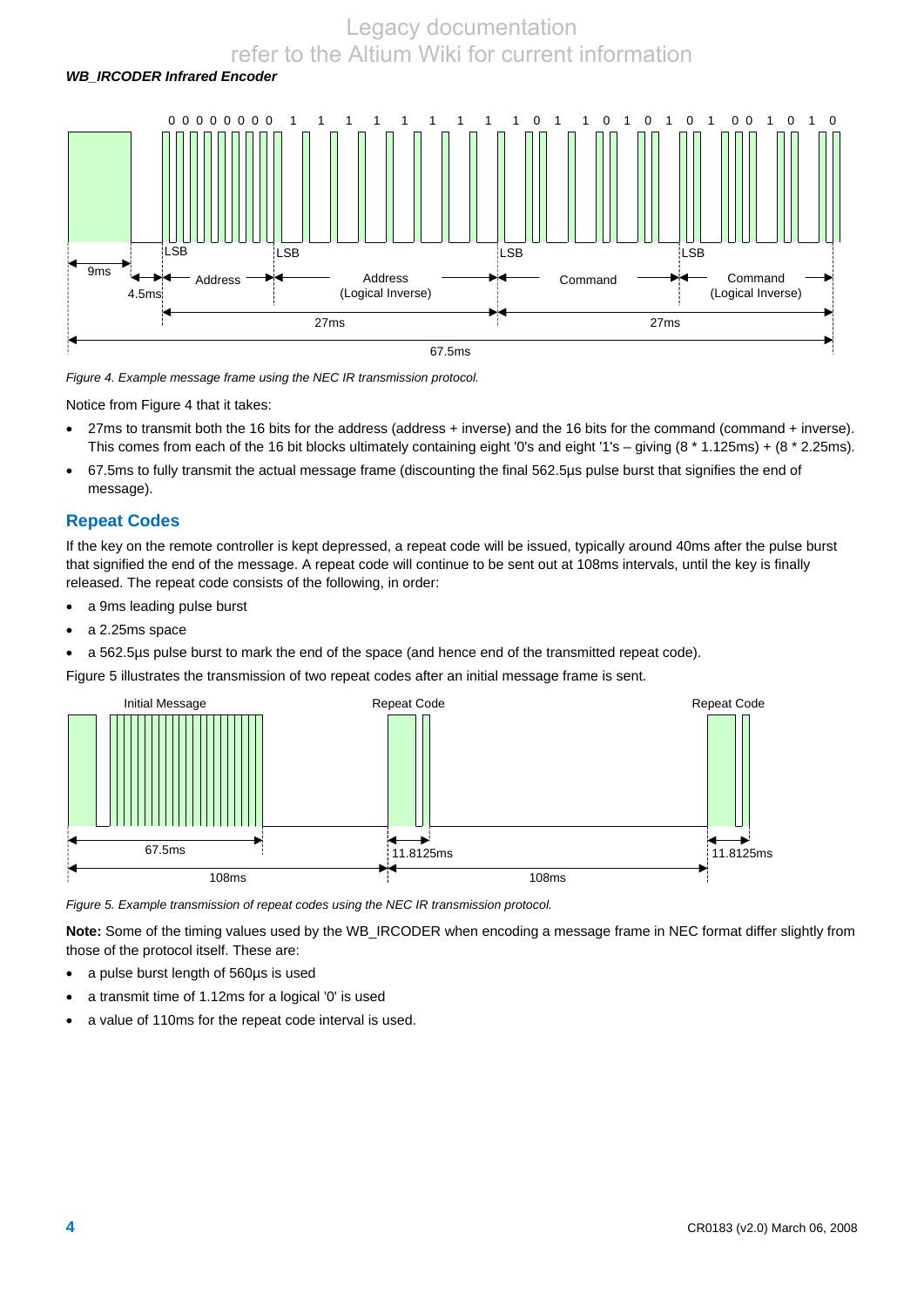# **Functional Description**

## **Symbol**



*Figure 6. Symbols used for the Infrared Encoder in both schematic (left) and OpenBus System (right).* 

## **Pin Description**

The following pin description is for the device when used on the schematic. In an OpenBus System, although the same signals are present, the abstract nature of the system hides the pin-level Wishbone interfaces. The external interface signals to the IR Transceiver will be made available as sheet entries, associated with the parent sheet symbol used to reference the underlying OpenBus System.

| <b>Name</b> | <b>Type</b> | Polarity/<br><b>Bus size</b> | <b>Description</b>                                                                                                                                                                                        |  |
|-------------|-------------|------------------------------|-----------------------------------------------------------------------------------------------------------------------------------------------------------------------------------------------------------|--|
|             |             |                              | <b>Control Signals</b>                                                                                                                                                                                    |  |
| $CLK_l$     |             | Rise                         | External (system) clock signal                                                                                                                                                                            |  |
| RST_I       |             | High                         | External (system) reset                                                                                                                                                                                   |  |
|             |             |                              | <b>Host Processor Interface Signals</b>                                                                                                                                                                   |  |
| STB_I       |             | High                         | Strobe signal. When asserted, indicates the start of a valid Wishbone data transfer<br>cycle                                                                                                              |  |
| CYC_I       |             | High                         | Cycle signal. When asserted, indicates the start of a valid Wishbone cycle                                                                                                                                |  |
| ACK_O       | $\circ$     | High                         | Standard Wishbone device acknowledgement signal. When this signal goes high, the<br>WB_IRCODER (Wishbone Slave) has finished execution of the requested action and<br>the current bus cycle is terminated |  |
| ADR_I       |             | 3                            | Address bus, used to select an internal register of the device for writing to/reading<br>from                                                                                                             |  |
| DAT_O       | O           | 32                           | Data to be sent to host processor                                                                                                                                                                         |  |
| $DATA_l$    |             | 32                           | Data received from host processor                                                                                                                                                                         |  |
| WE_I        |             | Level                        | Write enable signal. Used to indicate whether the current local bus cycle is a Read or<br>Write cycle:<br>$0 = Read$                                                                                      |  |
|             |             |                              | $1 = Write$                                                                                                                                                                                               |  |

*Table 1. WB\_IRCODER pin description*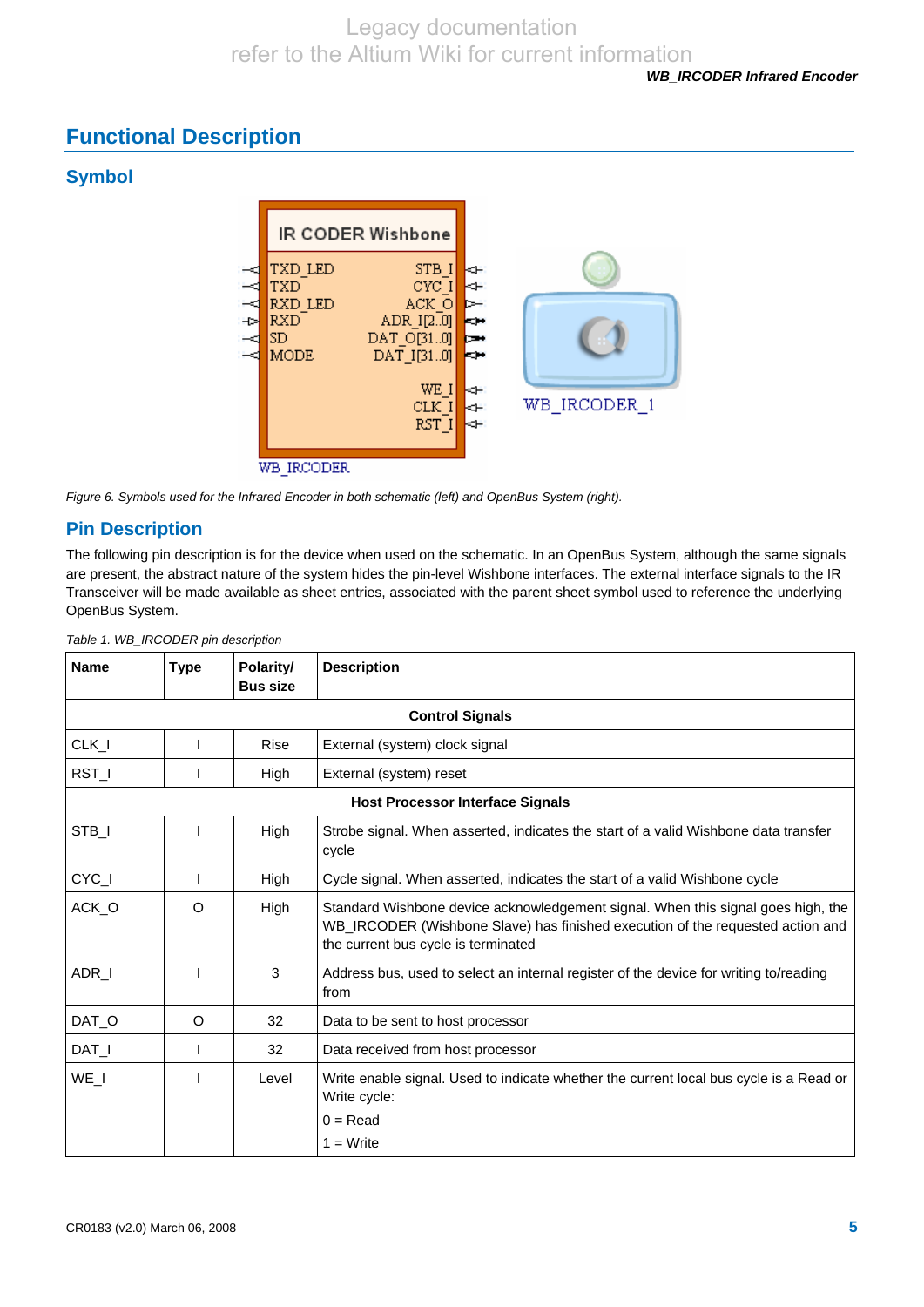#### *WB\_IRCODER Infrared Encoder*

<span id="page-5-2"></span>

| IR Transceiver Interface Signals <sup>1</sup> |         |       |                                                                                                                                                                                                                                                                                                     |  |  |
|-----------------------------------------------|---------|-------|-----------------------------------------------------------------------------------------------------------------------------------------------------------------------------------------------------------------------------------------------------------------------------------------------------|--|--|
| $TXD$ _LED <sup>2</sup>                       | O       | High  | Transmit LED Driver. Used to switch an independent LED associated with IR Transmitter<br>on or off, under software control. This output follows the level of the shift bit in the<br>Status register (STATUS.1)                                                                                     |  |  |
| <b>TXD</b>                                    | $\circ$ | High  | Transmit Output. Connects to the TXD input pin of the IR Transceiver. This line can be<br>used during initialization to dynamically set the IR Transceiver for operation in SIR mode.                                                                                                               |  |  |
|                                               |         |       | The TXD line is driven directly by the output of the Modulation unit. During a required<br>space, it is Low. During a pulse burst (mark) it is taken High and Low in accordance with<br>the carrier frequency.                                                                                      |  |  |
| $RXD$ _LED <sup>2</sup>                       | $\circ$ | High  | Receiver LED driver. This output is internally tied Low, keeping the LED permanently<br>OFF.                                                                                                                                                                                                        |  |  |
| <b>RXD</b>                                    | T       | Low   | Receive Input. This input is not used.                                                                                                                                                                                                                                                              |  |  |
| SD                                            | $\circ$ | High  | Shutdown. Connects to the SD pin of the transceiver. This line can be used to place the<br>IR Transceiver into shut-down mode, in order to conserve power.                                                                                                                                          |  |  |
|                                               |         |       | The SD line can also be used during initialization, in harmony with the TXD line, to<br>dynamically set the IR Transceiver for operation in SIR mode.                                                                                                                                               |  |  |
|                                               |         |       | This output follows the level of the sd bit in the Control register (CTRL.0).                                                                                                                                                                                                                       |  |  |
| <b>MODE</b>                                   | $\circ$ | Level | Mode Selection. Connects to the Mode pin of the IR Transceiver.                                                                                                                                                                                                                                     |  |  |
|                                               |         |       | For carrier-based remote control IR communications, the speeds involved are very low,<br>so the IR Transceiver module must be set to operate in SIR mode (slow infrared: 2.4kbit/s<br>to 115.2kbit/s).                                                                                              |  |  |
|                                               |         |       | This output is internally tied Low, resulting in the IR Transceiver being permanently<br>placed in Low Bandwidth, SIR mode.                                                                                                                                                                         |  |  |
|                                               |         |       | This output is used to 'statically' set the operational mode of the IR Transceiver. If you are<br>setting the operational mode dynamically - using the TXD and SD lines - the Mode<br>output must be left floating. If connected, the Mode output will always override the<br>dynamically-set mode. |  |  |

l

<span id="page-5-0"></span><sup>&</sup>lt;sup>1</sup> Based on connection to the TFDU6102 Fast Infrared Transceiver device found on Altium's Ethernet-USB-IrDA Peripheral Board PB03. This peripheral board plugs into the Desktop NanoBoard NB2DSK01.

<span id="page-5-1"></span> $2$  The LEDs to which these signals connect are not part of the TFDU6102 FIR Transceiver device.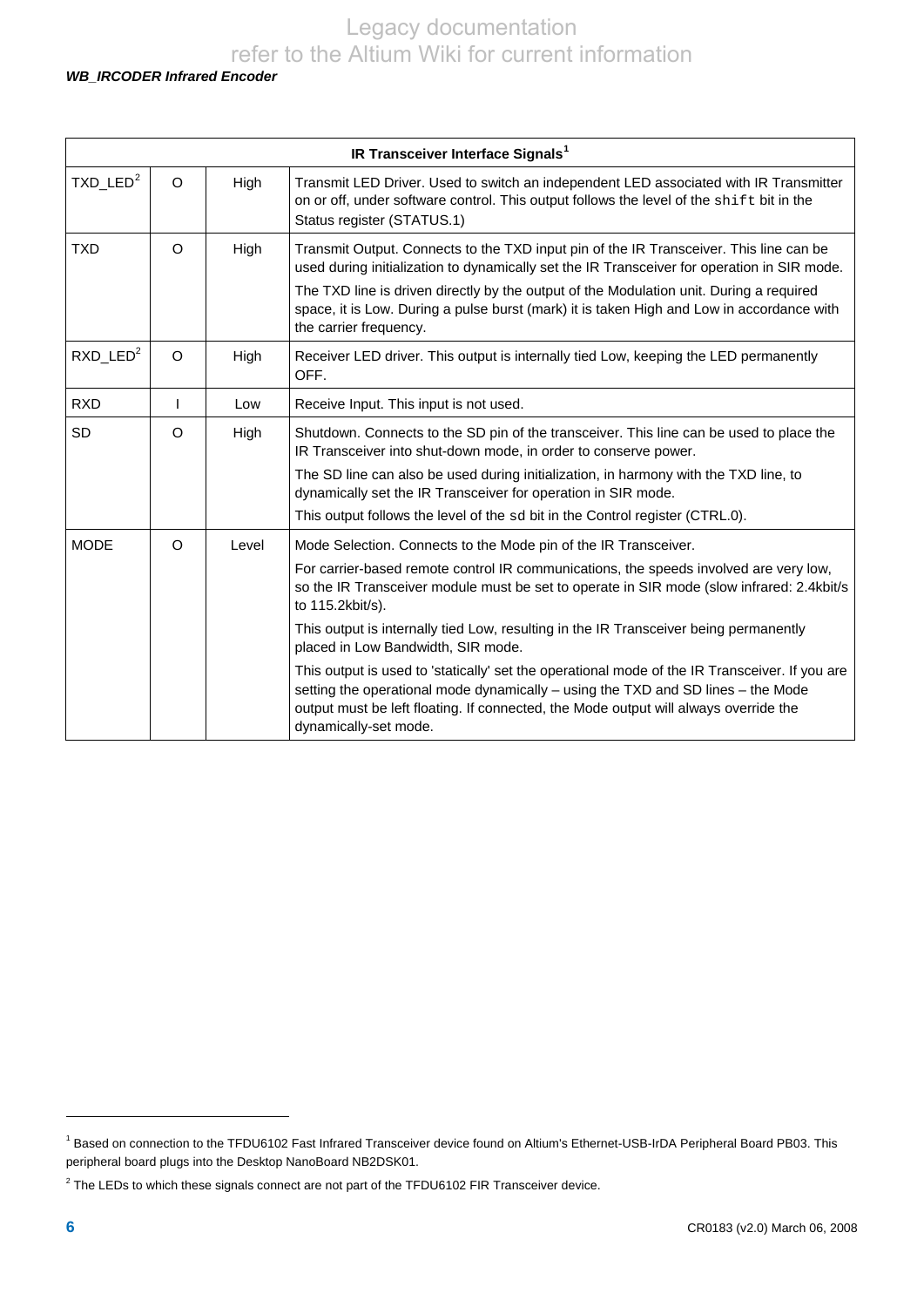#### *WB\_IRCODER Infrared Encoder*

# **Hardware Description**



*Figure 7. WB\_IRCODER block diagram.* 

### **Internal Registers**

The following sections detail the internal registers for the WB\_IRCODER that can be accessed from the host processor.

### **Control Register (CTRL)**

**Address**: 0h **Access**: Read and Write **Value after Reset**: 0000\_0000h This register is used to control the level on the SD output line.

*Table 2. The CTRL register* 

which is a set of the control of the control of the control of the control of the control of the control of the control of the control of the control of the control of the control of the control of the control of the contr

| 31 |  | $1 \vert 0$ |  |
|----|--|-------------|--|
|    |  |             |  |

- Solomon and the state of the state of the state of the state of the state of the state of the state of the s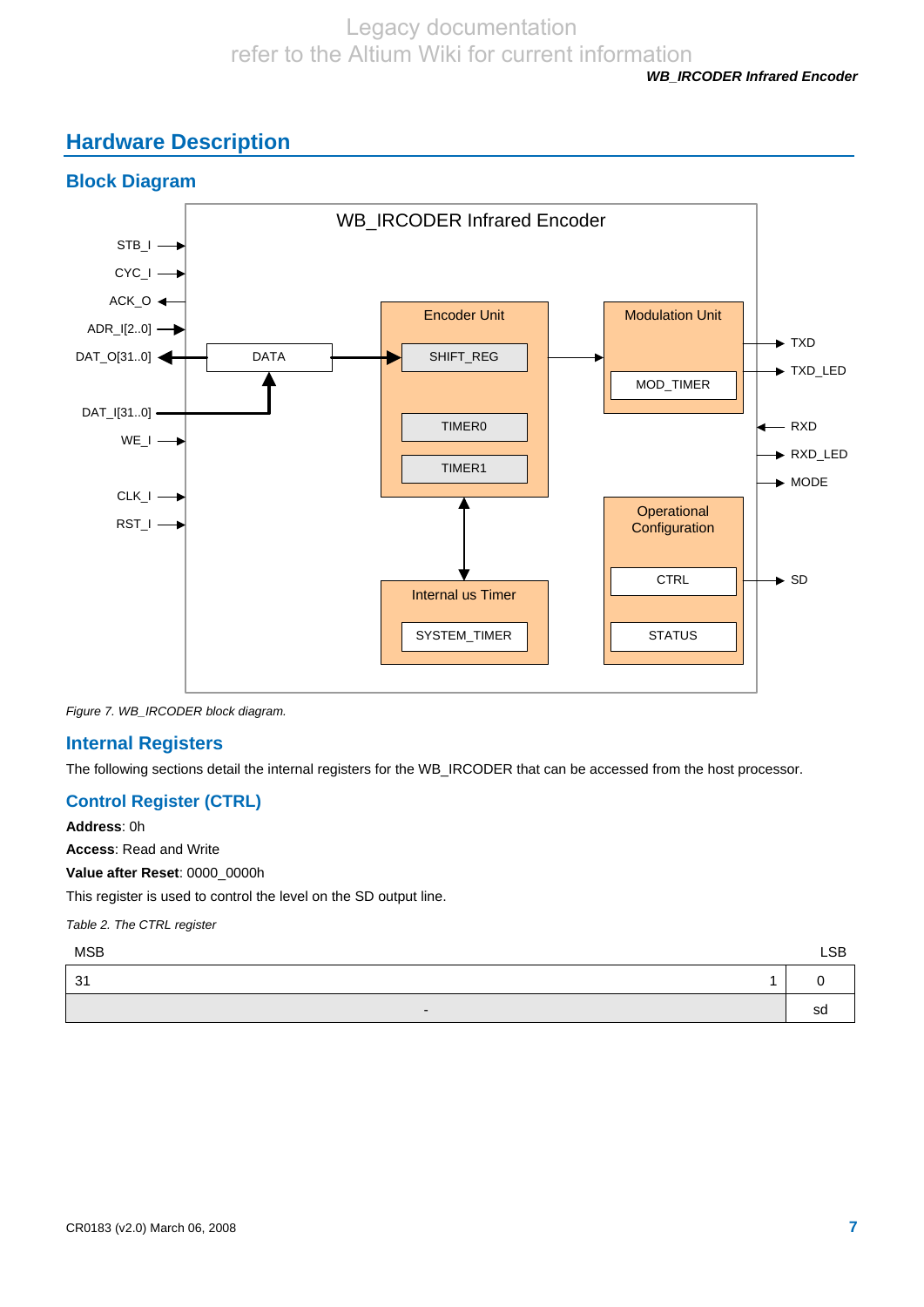#### *WB\_IRCODER Infrared Encoder*

#### *Table 3. The CTRL register bit functions*

| <b>Bit</b>    | Symbol | <b>Function</b>                                                                                                                                                           |
|---------------|--------|---------------------------------------------------------------------------------------------------------------------------------------------------------------------------|
| CTRL.31CTRL.1 |        | Not Used.                                                                                                                                                                 |
| CTRL.0        | sd     | SD output bit. This bit controls the signal level on the SD pin of the device:<br>$0 = SD$ is Low<br>$1 = SD$ is High.                                                    |
|               |        | Use this bit, along with the TXD line to dynamically set the operational mode<br>of the TFDU6102 FIR Transceiver (on the peripheral board PB03) during<br>initialization. |

#### **Status Register (STATUS)**

**Address**: 1h

**Access**: Read only

#### **Value after Reset**: 0000\_0000h

This register is used to determine the current state of the WB\_IRCODER.

*Table 4. The STATUS register* 

| <b>MSB</b>               |       | <b>LSB</b> |
|--------------------------|-------|------------|
| 31<br>$\sim$<br>ັ        |       |            |
| $\overline{\phantom{0}}$ | shift | data       |

#### *Table 5. The STATUS register bit functions*

| <b>Bit</b>        | Symbol | <b>Function</b>                                                                                                                                                                            |
|-------------------|--------|--------------------------------------------------------------------------------------------------------------------------------------------------------------------------------------------|
| STATUS.31STATUS.2 |        | Not Used.                                                                                                                                                                                  |
| STATUS.1          | shift  | Shift Data flag. This bit is set as long as there is data present in the<br>internal Shift register (SHIFT_REG). It is automatically cleared when no<br>data is present.                   |
| STATUS.0          | data   | New Data flag. This bit is set if new data is present in the Data register<br>(DATA). It is automatically cleared once the new data has been moved<br>into the Shift register (SHIFT_REG). |

### **Data Register (DATA)**

#### **Address**: 2h

**Access**: Read and Write

**Value after Reset**: 0000\_0000h

The remote control code to be transmitted is sent to this register from the host processor. Once the register is full, the data bit in the Status register (STATUS.0) is set, to flag the presence of new data. The data is then loaded into the internal Shift register (SHIFT\_REG) and the shift bit in the Status register (STATUS.1) is set, indicating that data is ready for transmission.

**Note:** If new data is sent to the Data register before the previous remote control code transmission has ended (i.e. the internal Shift register still contains data, STATUS.1 = '1'), a repeat code will be transmitted instead of the actual data.

### **Modulation Timer Register (MOD\_TIMER)**

#### **Address**: 3h

**Access**: Read and Write

#### **Value after Reset**: 0000\_0000h

This register is used to hold a timeout value relating to the period of the required modulated signal (i.e. the length of the IR pulse). This timeout value will be used to modulate the encoded message. The value must be entered in terms of the corresponding number of cycles of external system clock signal CLK\_I, required to achieve the pulse length.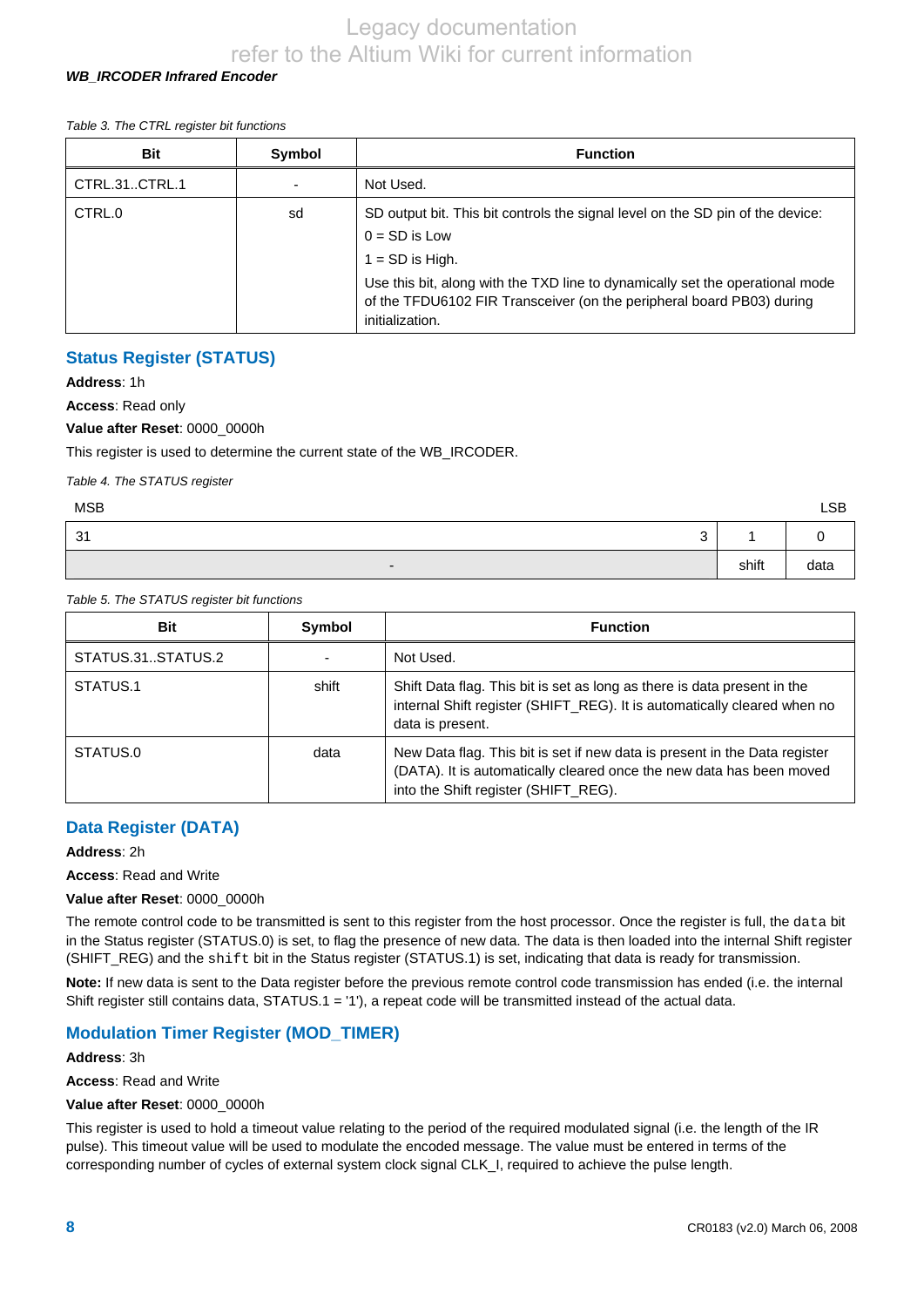#### *WB\_IRCODER Infrared Encoder*

The WB\_IRCODER outputs an IR message frame in accordance with the NEC IR transmission protocol, using modulation based on a carrier frequency of 38kHz (period 1/38000). The value entered into the register would simply be the integer result of the carrier period divided by the period of the CLK\_I signal. So for a system clock of 50MHz (period 1/50000000), you would have:

cycles of CLK\_I required = (1/38000) / (1/50000000) = 1315.78947

MOD\_TIMER value = 1315 (or 0000\_0523h).

The same value can be reached simply by dividing the frequency used for the system clock by the frequency of the carrier signal (38000), giving a more generic expression of:

MOD\_TIMER value = integer value of  $f_{CLK I}$  / 38000

### **System Timer Register (SYSTEM\_TIMER)**

**Address**: 4h

**Access**: Read and Write

**Value after Reset**: 0000\_0000h

This register holds a value that is used to divide the incoming system clock (CLK\_I) to produce a 1MHz clock signal required to drive the two internal timers located in the peripheral's Encoder Unit – TIMER0 and TIMER1. These timers are used to count out the required times (in microseconds) needed for the various transmission stages of the encoded IR message frame.

For example, if the system clock is 50MHz, then to achieve the 1MHz clock, a value of 50 (or 0000\_0032h) would need to be entered into the System Timer register.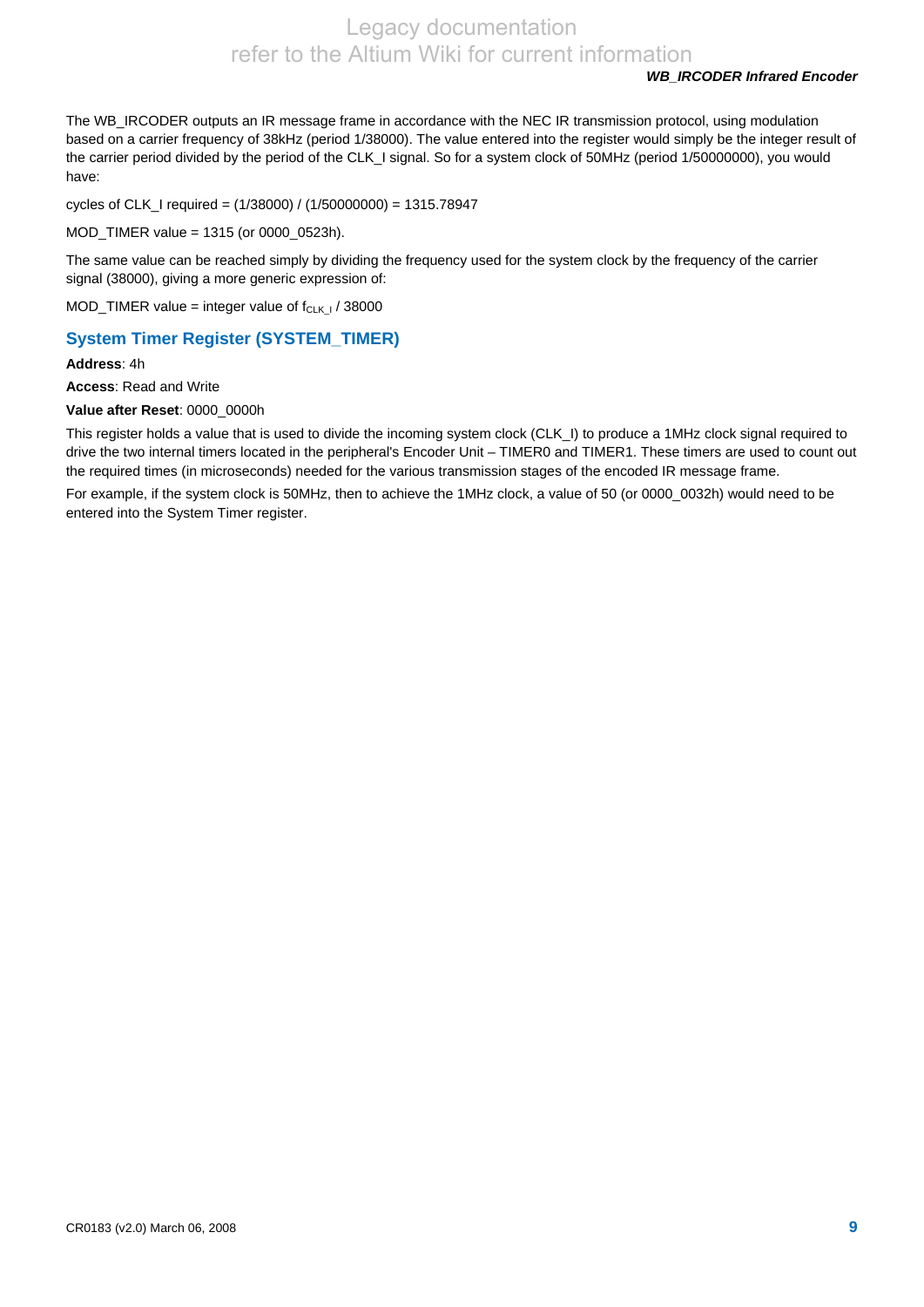# **Interfacing to a 32-bit Processor**

How the WB\_IRCODER is placed and wired within an FPGA design depends on the method used to build that design. The main processor-based system can be defined purely on the schematic sheet, or it can be contained as a separate OpenBus System, referenced from the top-level schematic. The following sections take a look at using the WB\_IRCODER in both of these design arenas.

## **Design using a Schematic Only**

Figure 8 illustrates how a WB\_IRCODER device can be wired into a schematic-based design that uses a 32-bit processor – in this case a TSK3000A. A configurable Wishbone Interconnect device (WB\_INTERCON) is used to simplify connection and also handle the address mapping – taking the 24-bit address line from the processor and mapping it to the 3-bit address line used to drive the WB\_IRCODER.

The WB\_IRCODER's IR Transceiver interface signals are connected to the IRDA port component, which represents the pins of the physical FPGA device.



*Figure 8. Example interfacing between a 32-bit processor (TSK3000A) and a WB\_IRCODER.* 

When configuring the WB\_INTERCON device – in particular the WB\_IRCODER slave interface – ensure that the Address Bus Mode is set to Word Addressing – ADR\_O(0) <= ADR\_I(1 or 2). As the WB\_IRCODER's data bus width is 32-bit, the two lowest address bits are not connected to the slave device. ADR\_I(2) of the master is mapped to ADR\_O(0) of the slave, providing sequential word addresses (or addresses at every 4 bytes). Bits 4..2 of the output address line from the host processor (IO\_ADR\_O) are therefore mapped, through the WB\_INTERCON, to bits 2..0 of the WB\_IRCODER's input address line (ADR\_I).

The actual 24-bit address sent from the processor on its IO\_ADR\_O line is constructed as follows:

WB\_IRCODER Base Address + (Internal Register Address & "00")

The Base Address for the WB\_IRCODER is specified as part of the peripheral's definition when adding it as a slave to the Wishbone Interconnect. For example, if the base address entered for the device is 100000h (mapping it to address FF10\_0000h in the processor's address space), and you want to write to the Data register (DATA) with address 2h, the value entered on the processor's IO\_ADR\_O line would be:

#### 100000h + 08h = 100008h

For further information on the Wishbone Interconnect, refer to the *CR0150 WB\_INTERCON Configurable Wishbone Interconnect* core reference.

For further information on the TSK3000A processor, refer to the *CR0121 TSK3000A 32-bit RISC Processor* core reference. Similar references can be found for other 32-bit processors supported by Altium Designer, by using the lower section of the **Knowledge Center** panel and navigating to the *Documentation Library » Embedded Processors and Software Development » FPGA Based and Discrete Processors* section.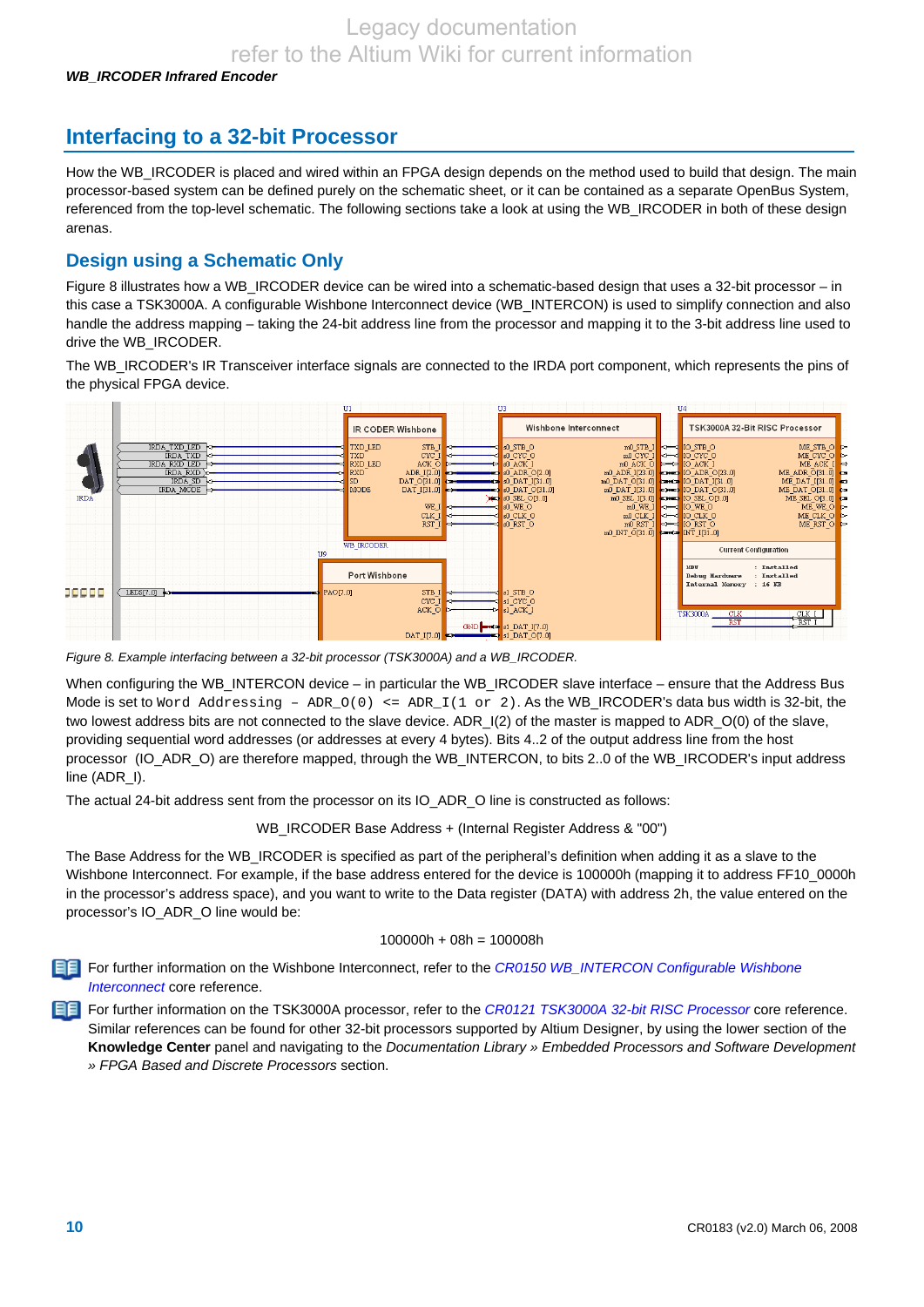## **Design Featuring an OpenBus System**

Figure 9 illustrates identical use of the WB\_IRCODER peripheral within a design where the main processor system has been defined as an OpenBus System. The IR Encoder peripheral (as it is referred to in the OpenBus System world) is connected to the TSK3000A processor through an Interconnect component. The OpenBus System environment is a much more abstract and intuitive place to create a design, where the interfaces are reduced to single ports and connection is made courtesy of single links.

Much of the configuration is handled for you – there is no addressing mode to specify, no data width to enter – the IR Encoder peripheral is automatically added as a slave to the Interconnect component by virtue of its link. The Interconnect contains information regarding the device's address bus size and a default decoder address width. All that is really needed is specification of the peripheral's base address – where in the TSK3000A's address space it is to be mapped.

An OpenBus System is defined on an OpenBus System Document (\*.OpenBus). This document is referenced from the FPGA design's top-level schematic sheet through a sheet symbol. Figure 10 illustrates the interface circuitry between the IR Encoder's external interface and the physical pins of the target FPGA device – represented by the IRDA port component.



*Figure 9. Example interfacing between a 32-bit processor (TSK3000A) and an IR Encoder device, as part of an OpenBus System.* 



*Figure 10. Wiring the OpenBus System-based IR Encoder to the physical pins of the FPGA device.* 

For further information on the Interconnect component, refer to the document *TR0170 OpenBus Interconnect Component Reference*.

For more information on the concepts and workings of the OpenBus System, refer to the article *AR0144 Streamlining Processor-based FPGA design with the OpenBus System*.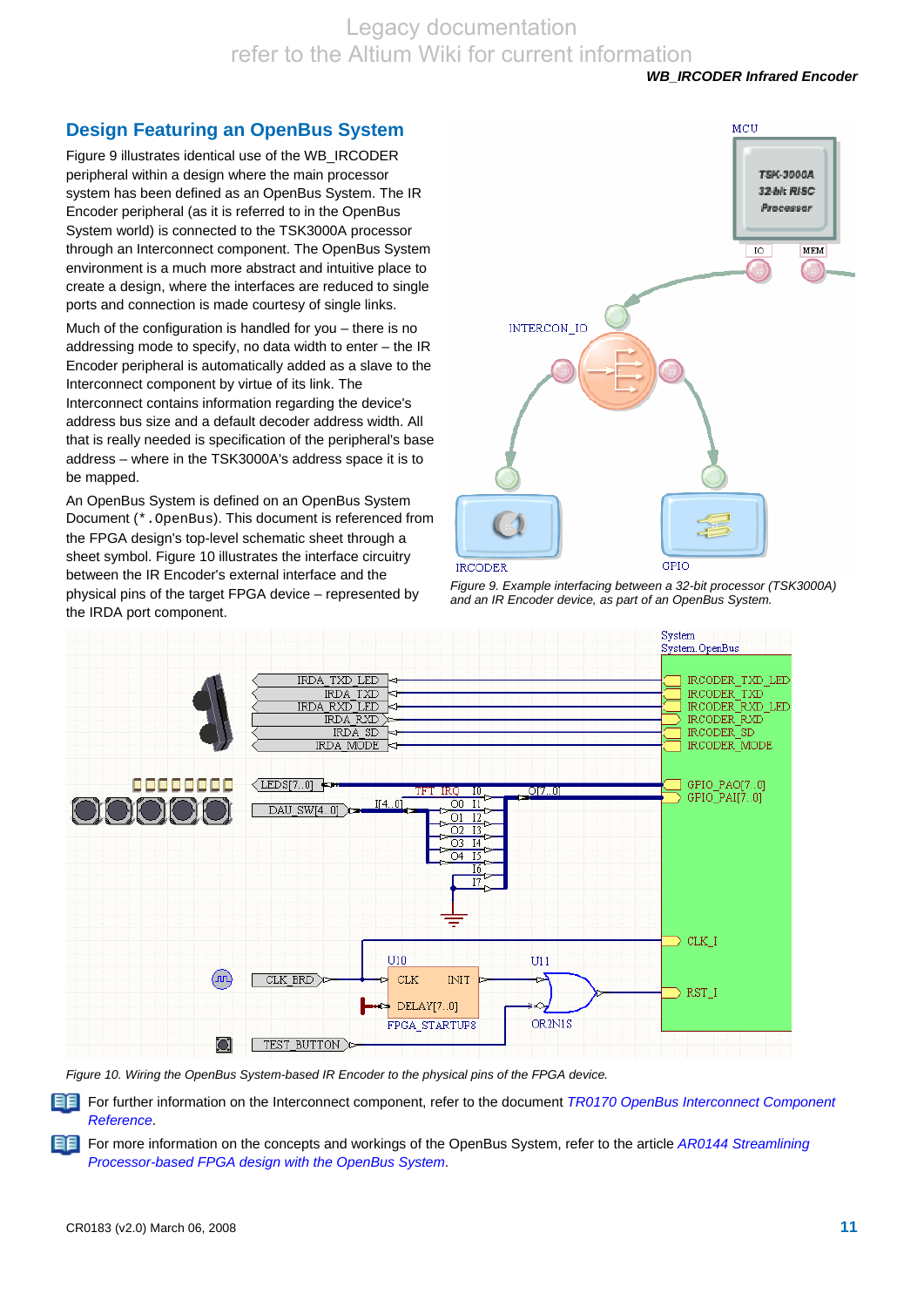# **Host to Controller Communications**

Communications between a 32-bit host processor and the WB\_IRCODER are carried out over a standard Wishbone bus interface. The following sections detail the communication cycles involved between host and peripheral device for writing to/reading from the internal registers.

## **Writing to an Internal Register**

Data is written from the host processor to an internal register in the WB\_IRCODER, in accordance with the standard Wishbone data transfer handshaking protocol. The write operation occurs on the rising edge of the CLK\_I signal and can be summarized as follows:

- The host presents the required 24-bit address based on the register to be written on its IO\_ADR\_O output and valid data on its IO\_DAT\_O output. It then asserts its IO\_WE\_O signal, to specify a write cycle
- The WB\_IRCODER receives the 3-bit address on its ADR\_I input and, identifying the addressed register, prepares to receive data into that register
- The host asserts its IO\_STB\_O and IO\_CYC\_O outputs, indicating that the transfer is to begin. The WB\_IRCODER, which monitors its STB\_I and CYC\_I inputs on each rising edge of the CLK\_I signal, reacts to this assertion by latching the data appearing at its DAT\_I input into the target register and asserting its ACK\_O signal – to indicate to the host that the data has been received
- The host, which monitors its IO\_ACK\_I input on each rising edge of the CLK\_I signal, responds by negating the IO\_STB\_O and IO\_CYC\_O signals. At the same time, the WB\_IRCODER negates the ACK\_O signal and the data transfer cycle is naturally terminated.

Table 6 summarizes how the 32-bit data word from the host processor is used by each of the internal registers.

| Writing to          | Results in                                                                          |
|---------------------|-------------------------------------------------------------------------------------|
| <b>CTRL</b>         | DAT_I(0) loaded into the Control register                                           |
| <b>DATA</b>         | the entire 32-bit value arriving on DAT_I loaded into the Data register             |
| MOD_TIMER           | the entire 32-bit value arriving on DAT_I loaded into the Modulation Timer register |
| <b>SYSTEM TIMER</b> | the entire 32-bit value arriving on DAT_I loaded into the System Timer register     |

*Table 6. Values written to internal registers during a write.* 

## **Reading from an Internal Register**

Data is read from an internal register in accordance with the standard Wishbone data transfer handshaking protocol. The read operation, which occurs on the rising edge of the CLK\_I signal, can be summarized as follows:

- The host presents the required 24-bit address based on the register to be read on its IO\_ADR\_O output. It then negates its IO WE O signal, to specify a read cycle
- The WB\_IRCODER receives the 3-bit address on its ADR\_I input and, identifying the addressed register, prepares to transmit data from the selected register
- The host asserts its IO\_STB\_O and IO\_CYC\_O outputs, indicating that the transfer is to begin. The WB\_IRCODER, which monitors its STB\_I and CYC\_I inputs on each rising edge of the CLK\_I signal, reacts to this assertion by presenting the valid data on its DAT\_O output and asserting its ACK\_O signal – to indicate to the host that valid data is present
- The host, which monitors its IO\_ACK\_I input on each rising edge of the CLK\_I signal, responds by latching the data appearing at its IO\_DAT\_I input and negating the IO\_STB\_O and IO\_CYC\_O signals. At the same time, the WB\_IRCODER negates the ACK O signal and the data transfer cycle is naturally terminated.

Table 7 summarizes the 'make-up' of the 32-bit data word that is read back from each register.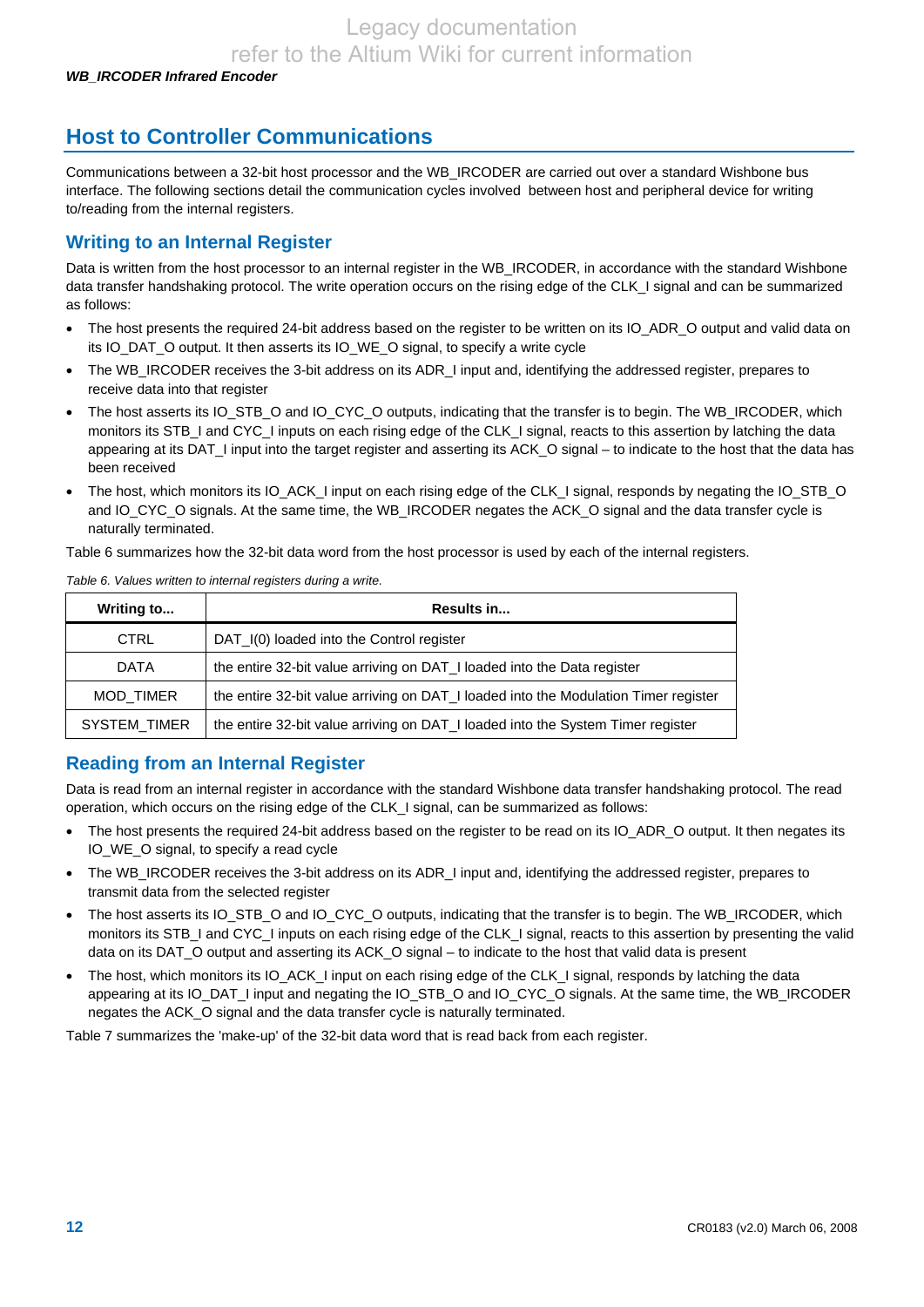#### *Table 7. Values read from internal registers during a read.*

| Reading from     | Presents (to host processor)                                                        |  |  |
|------------------|-------------------------------------------------------------------------------------|--|--|
| <b>CTRL</b>      | "00000000000000000000000000000000000" & 1-bit value currently in the CTRL register  |  |  |
| <b>STATUS</b>    | "0000000000000000000000000000000000" & 2-bit value currently in the STATUS register |  |  |
| <b>DATA</b>      | 32-bit value currently in the DATA register                                         |  |  |
| <b>MOD TIMER</b> | 32-bit value currently in the MOD_TIMER register                                    |  |  |
| SYSTEM_TIMER     | 32-bit value currently in the SYSTEM_TIMER register                                 |  |  |

## **Operational Overview**

Operation of the WB\_IRDCODER can be broken down into two main areas – initialization and data transmission. The following sections take a closer look at these areas.

## **Initialization**

After an external reset, you will need to initialize the WB\_IRCODER. This should be carried out in accordance with design requirements and can include:

- If interfacing to the TFDU6102 FIR Transceiver on peripheral board PB03, ensuring that the transceiver is set to operate in SIR mode.
- Loading the Modulation Timer register with an integer value, in terms of cycles of CLK\_I, that represents the length of the IR pulse.
- Loading the System Timer register with the integer value equal to  $f_{CLK+1}$  / 1000000.

## **Setting the TFDU6102 in SIR Mode**

When the TFDU6102 is powered on, it is set to operate in SIR mode by default. Therefore, cycling the power of the NB2DSK01 into which the peripheral board PB03 is plugged, can achieve the required mode for infrared remote control communications.

Aside from this, there are two methods for changing the operating mode of the IR Transceiver – either dynamically or statically.

#### **Dynamic Mode Change**

The operational mode of the IR Transceiver is changed dynamically using the TXD and SD lines, and generating a falling edge on TXD in the middle of a 400nsec shutdown cycle. From the WB\_IRCODER, this is achieved as follows:

- Set the sd bit in the Control register (CTRL.0) takes the SD line High and puts the IR Transceiver in shutdown mode.
- The TXD line must now be taken Low. This is already the case, as the TXD line is internally tied to '0'
- Wait for 200nsec
- Clear the sd bit in the Control register (CTRL.0) the state of the IR Transceiver's TXD input is latched on this falling edge of the SD line, determining the speed of the device to be low bandwidth, SIR mode.
- Wait a further 200nsec.

**Note:** Although the MODE pin of the IR Transceiver can be read to determine the resulting mode after a dynamic change has been performed, the WB\_IRCODER does not support reading of the MODE line. There is therefore no way of telling if the dynamic setting of the mode went as expected. Setting the operational mode of the IR Transceiver statically is therefore the most reliable method (see next section).

#### **Static Mode Change**

The operational mode of the IR Transceiver is changed statically using the MODE line. The transceiver is placed into SIR mode when this line is Low. This is already the case, as the MODE line is internally tied to '0'.

**Note:** Use of the MODE line to control IR Transceiver operational mode will always override any dynamic mode change. Should you wish to set SIR mode purely using the dynamic method, you would have to leave the MODE pin of the WB\_IRCODER unconnected.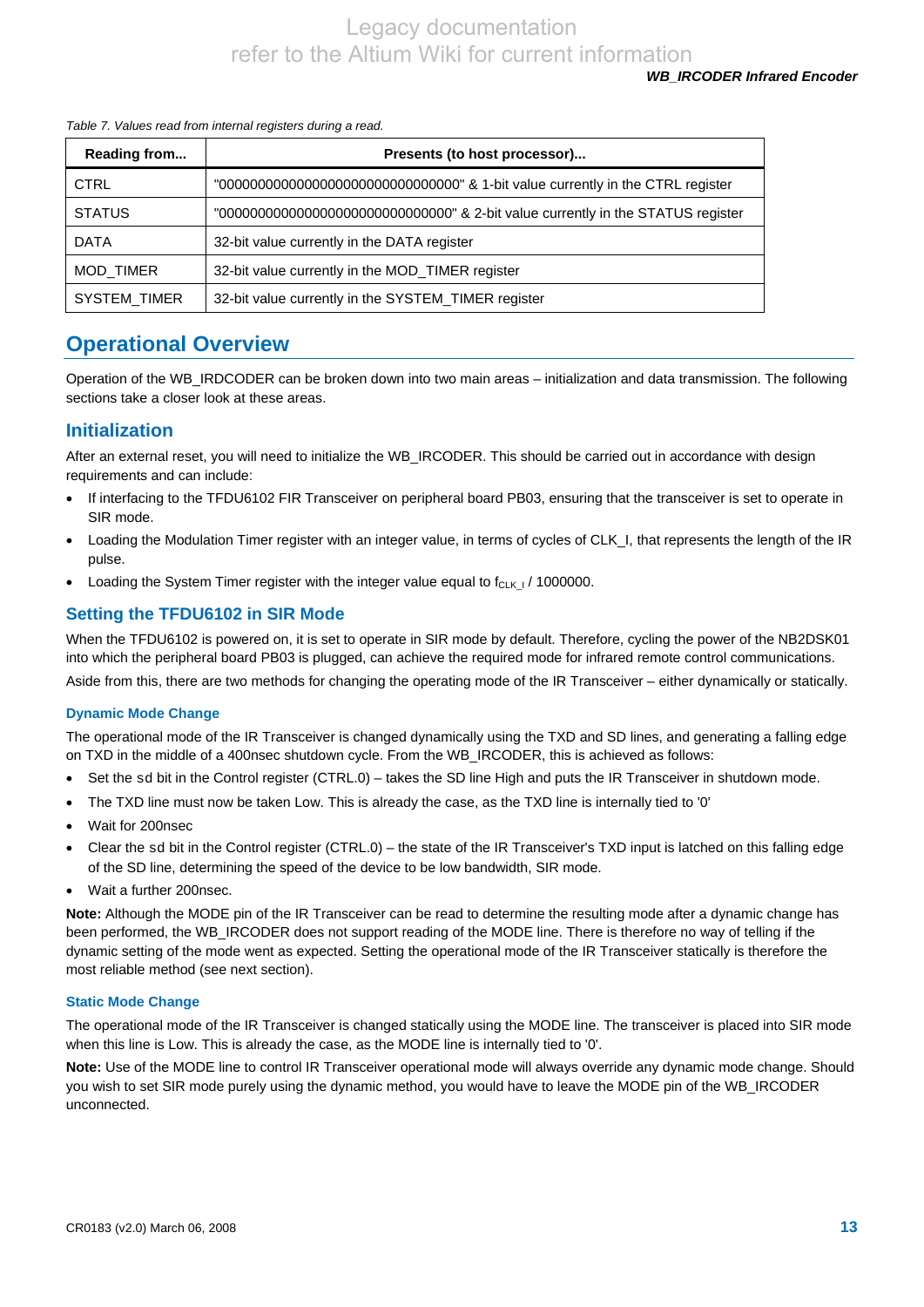#### *WB\_IRCODER Infrared Encoder*

## **Data Transmission**

Once the WB\_IRCODER has been initialized, the actual data can be transmitted, using the NEC IR transmission protocol.

To transmit a new remote control code, simply poll the Status register. When both shift (STATUS.1) and data (STATUS.0) bits are cleared, write the 32-bit message data to the Data register.

Remember that when transmitting data using the NEC IR transmission protocol, the 32-bit message value will contain the actual address and command bytes, as well as their inverses, and that the data is transmitted least significant bit first. The word written to the Data register must therefore be comprised as follows:

| <b>MSB</b>       |    |    |         |                         |  | LSB            |
|------------------|----|----|---------|-------------------------|--|----------------|
| بي.<br>. ت       | 24 | 23 | 16      | 15                      |  |                |
| Command Inverted |    |    | Command | <b>Address Inverted</b> |  | <b>Address</b> |

Consider, for example, using the WB\_IRCODER to send the command 10101101 to some target receiver device. The address used to target that remote device is, let's say, 00000000.

The 32-bit value written to the Data register would be:

01010010 10101101 11111111 00000000

Once the value is loaded into the Data register, the following transmission process occurs:

- The data bit in the Status register (STATUS.0) is set, to flag the presence of new data to be transmitted.
- The data is moved into the Shift register and the shift bit in the Status register (STATUS.1) is set. This flags that data is present in the Shift register. The data bit in the Status register is cleared at this time. The TXD\_LED line, which follows the level of the shift bit, is taken High – lighting the transmit-related LED on the peripheral board PBO3.
- The message is then transmitted, in accordance with the NEC IR transmission protocol, with the TXD input line to the IR Transceiver being pulsed, when required, at the associated modulating carrier frequency – 38kHz.
- If no new data is present in the Data register after the end of message transmission (110ms), then the shift bit in the Status register is cleared. The processor is then free to load the Data register with the next new remote control code to be transmitted. The TXD\_LED line is taken Low upon clearance of the shift bit, turning the transmit-related LED on the peripheral board PB03 OFF.

#### **Transmitting a Repeat Code**

Should you wish to transmit a repeat code – identical to pressing and holding down the same key on a remote control handset – simply write to the Data register while the Shift register still contains data being transmitted. This requires data to be loaded when:

- the data bit in the Status register (STATUS.0) is cleared
- the shift bit in the Status register (STATUS.1) is still set.

At the end of the normal IR frame transmission cycle (at 110ms), the WB\_IRCODER checks to see if there is any new data (i.e. data bit is '1'). At this stage, the shift bit is still '1'. If new data is present, a repeat code will be sent. The new data will not be transmitted.

The new data will be loaded across into the Shift register and the data bit cleared. At the end of the 110ms cycle, the data flag will again be checked. If you have again written to the Data register, the data bit will be '1' again and another repeat code will be sent.

The process of sending repeat codes will continue until the data bit is found to be '0', at which time the WB\_IRCODER will cease sending repeat codes and the shift bit will finally be cleared.

Data from the Data register that was last loaded into the Shift register will be effectively overwritten when you next write to the Data register.

### **Bidirectional IR Communications**

Should you wish to transmit and receive IR remote control codes in the same FPGA design – using the WB\_IRCODER and WB\_IRDEC peripheral devices respectively – this can be achieved, using a wiring layout as shown in Figure 11.